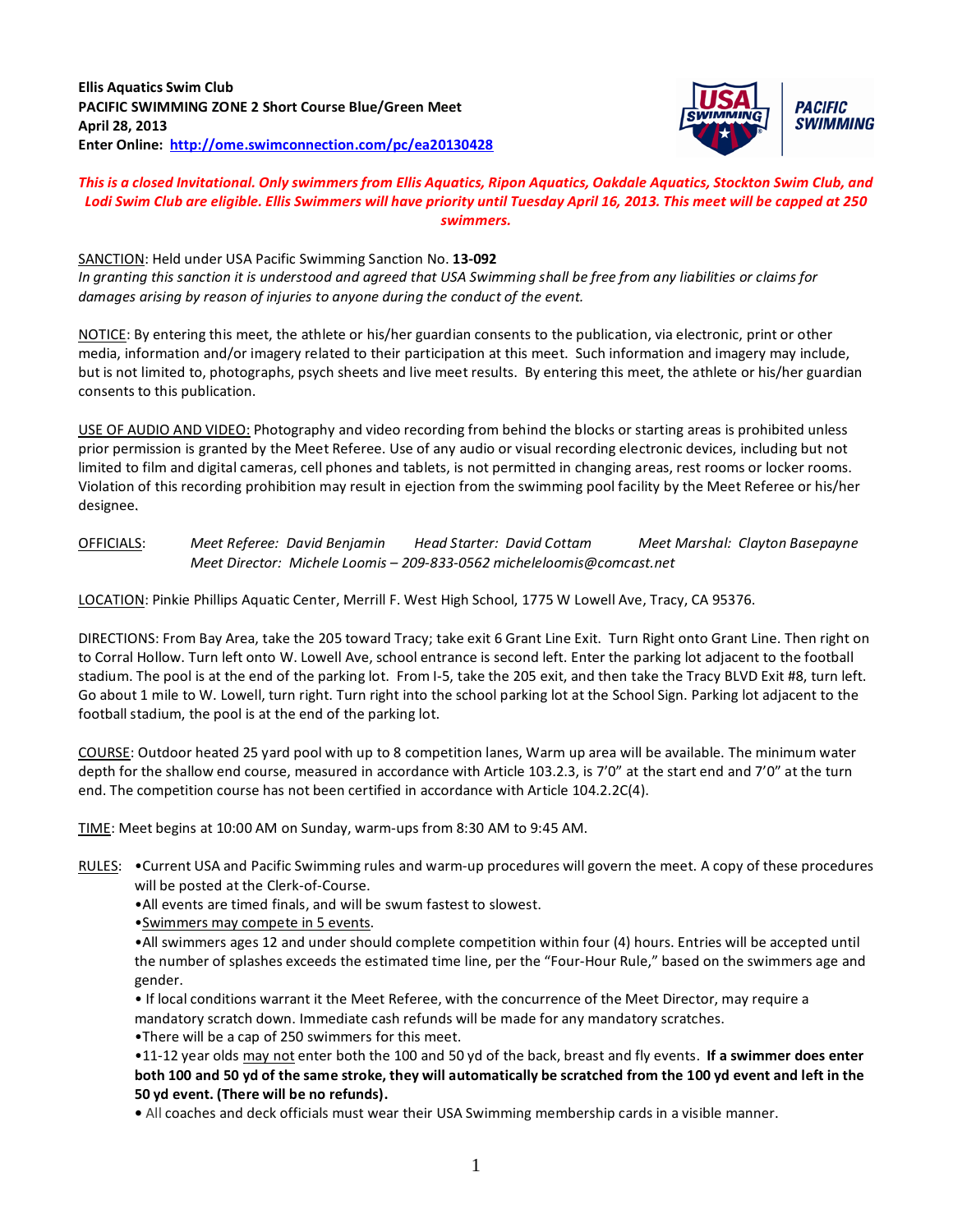DECK CHANGING: Except where venue facilities require otherwise, changing into or out of swimsuits other than in locker rooms or other designated areas is not appropriate and is strongly discouraged.

Attention High School Swimmers (February through May): If you are a high school swimmer in season, you need to be Unattached from this meet. It is the swimmers responsibility to be Unattached from this meet. You can un-attach at the meet if necessary. This does not apply to swimmers swimming under the rules of the Nevada Interscholastic Activities Association (NIAA).

UNACCOMPANIED SWIMMERS: Any USAS athlete-member competing at the meet must be accompanied by a USA Swimming member-coach for the purposes of athlete supervision during warm-up, competition and warm-down. If a coach-member of the athlete's USAS Club does not attend the meet to serve in said supervisory capacity, it is the responsibility of the swimmer or the swimmer's legal guardian to arrange for supervision by a USA Swimming member-coach. The Meet Director or Meet Referee may assist the swimmer in making arrangements for such supervision; however, it is recommended that such arrangements be made in advance of the meet by the athlete's USAS Club Member-Coach.

RACING STARTS: The swimmer must be certified by a USA Swimming member coach as being proficient in performing a racing start or must start the race in the water. It is the responsibility of the swimmer or the swimmer's legal guardian to ensure compliance with this requirement.

- RESTRICTIONS: •Smoking and the use of other tobacco products is prohibited on the pool deck or anywhere on school grounds, during the meet and during warm-up periods.
	- •Sale and use of alcoholic beverages is prohibited in all areas of the meet venue.
	- •All shelters must be properly secured.
	- •No glass containers are allowed in the meet venue.
	- •No propane heater is permitted except for snack bar/meet operations.

ELIGIBILITY: •Swimmers must be current members of USA-S and enter their name and registration number on the meet entry card as they are shown on their Registration Card. If this is not done, it may be difficult to match the swimmer with the registration and times database.

•Entries with "NO TIME" will be accepted.

- •Entry times submitted for this meet will be checked against a computer database and may be changed in accordance with Pacific Swimming Entry Time Verification Procedures.
- •Disabled swimmers are welcome to attend this meet and should contact the Meet Director or Meet Referee
- regarding special accommodations on entry times and seeding per Pacific Swimming policy.
- •Swimmers 19 years of age and over may compete in the meet.

ENTRY PRIORITY: Ellis Swimmer entries postmarked or entered online by 11:59 p.m. on Tuesday April 16, 2013 will be given priority acceptance. All entries from the other invited teams, either postmarked, entered online, or hand delivered by the entry deadline will be considered in the order that they were received.

ENTRY FEES: \$8.00 participation fee per swimmer. Entries will be rejected if payment is not included. Relays cards need to be submitted by 11am on the day of the meet. Cards will be provided at the meet. Relay entries are \$9.00 per relay team, payable when the cards are submitted.

| Make check payable to: | ELLIS AQUATICS           |
|------------------------|--------------------------|
| Mail with entries to:  | Vicki O'Neill            |
|                        | <b>Swim Meet Entries</b> |
|                        | 2959 Perry LN            |
|                        | Tracy, CA 95377          |

MAILED OR HAND DELIVERED ENTRIES: Entries must be on the attached consolidated entry form. Forms must be filled out completely and printed clearly with swimmers best time, if available, otherwise use "NT" for no time. Entries must be entered using the current Pacific Swimming. Entries must be postmarked by 11:59PM, Wednesday, April 17th, 2013 or hand delivered to Vicki O'Neill by 7:30 p.m. Monday April 22nd, 2013. There will be a box on the porch to drop off any entries. No late entries will be accepted. No refunds will be made, except mandatory scratch downs. Requests for confirmation of receipt of entries should include a self-addressed envelope.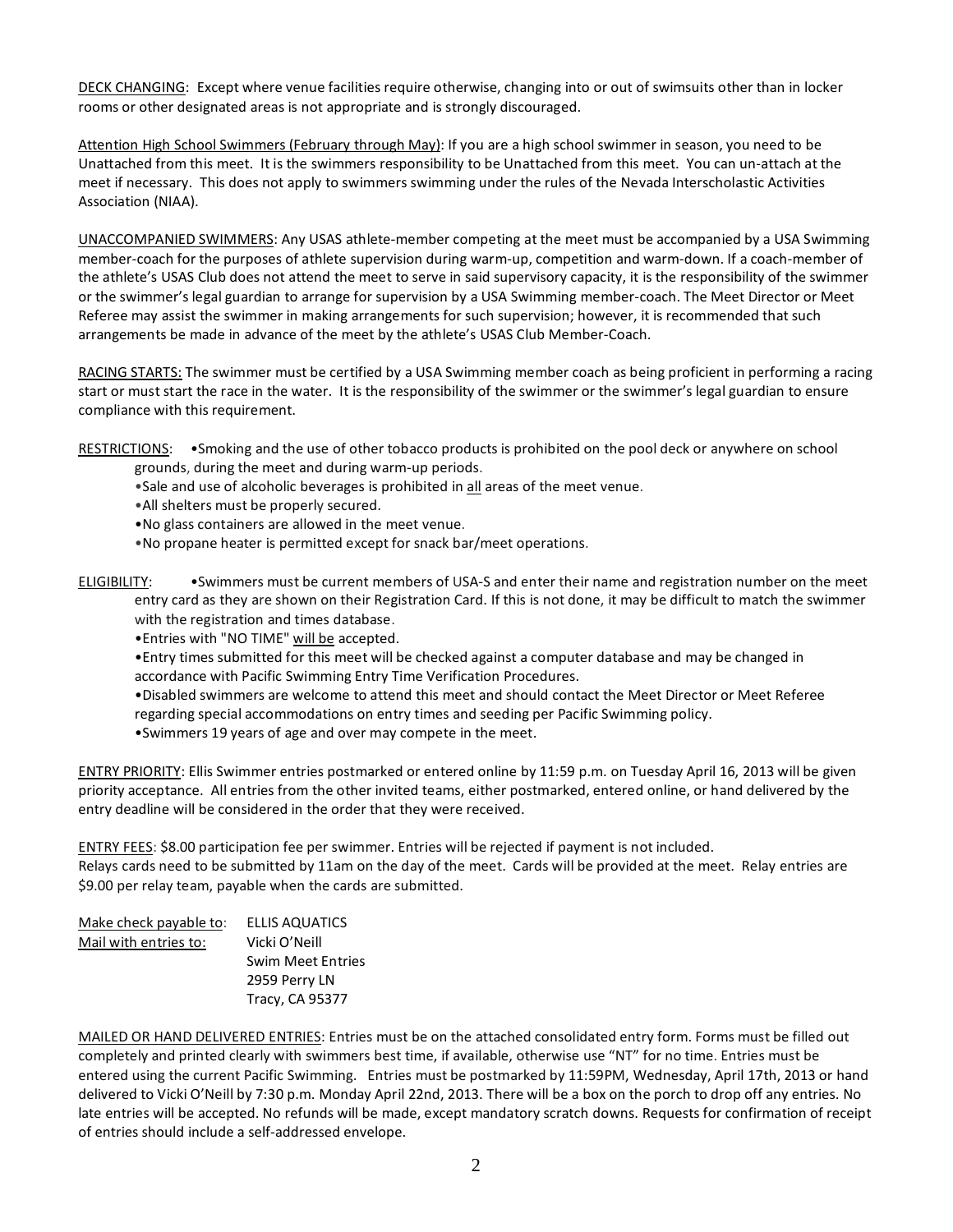ONLINE ENTRIES: Online entries will be closed on Monday April 22, 2013 at 11:59 PM. To enter on-line go to http://ome.swimconnection.com/pc/ea20130428 to receive an immediate entry confirmation this method requires payment by credit card. Swim Connection LLC charges a processing fee for this service, equal to \$1 per swimmer plus 5% of the total Entry Fees. Please note that the processing fee is a separate fee from the Entry Fees. If you do not wish to pay the processing fee, enter the meet using a mail entry. Entering online is a convenience, is completely voluntary, and is in no way required or expected of a swimmer by Pacific Swimming.

CHECK-IN: The meet will be pre-seeded.

AWARDS: No awards, but all swimmers will receive a commemorative t-shirt, first come first serve on sizing.

ADMISSION: Free. A program will be available for a \$2.

REFRESHMENTS: A snack bar will be available serving limited hot breakfast, hot lunches, and other nutritious items and beverages. Coaches and working deck officials will be provided a light lunch.

MISCELLANEOUS: No overnight parking is allowed. No pets allowed on school grounds. No set up on pool deck except for designated areas for coaches.

TIMERS: Participating teams will be responsible for providing timers with adequate rotation for the entire meet. Lane assignments will be made based on the number of entries from each team.

## EVENTS SUMMARY:

| 10/Under      | 11-12         | 11/Over        |
|---------------|---------------|----------------|
| 100 Free      | 50 Back       | 200 Free       |
| 50 Back       | 50 Breast     | 100 Back       |
| 50 Breast     | <b>50 Fly</b> | 100 Breast     |
| <b>50 Fly</b> |               | <b>100 Fly</b> |
| 200 IM        |               | 200 IM         |

## EVENTS:

| Girls Event # | Event                        | Boys Event# |
|---------------|------------------------------|-------------|
| 1             | 11 & Up 200 Free             | 2           |
| 3             | 10 & Un 100 Free             | 4           |
| 5             | 11 & Up 100 Back             | 6           |
| 7             | 11-12 50 Back*               | 8           |
| 9             | 10 & Un 50 Back              | 10          |
| 11            | 11 & Up 100 Breast           | 12          |
| 13            | 11-12 50 Breast*             | 14          |
| 15            | 10 & Un 50 Breast            | 16          |
| 17            | 11 & Up 100 Fly              | 18          |
| 19            | 11-12 50 Fly*                | 20          |
| 21            | 10 & Un 50 Fly               | 22          |
| 23            | 11 & Up 200 IM               | 24          |
| 25            | 10 & Un 200 IM               | 26          |
| 27            | 10 & Un 400 Free Relay Mixed |             |
| 29            | 11 & Up 400 Free Relay Mixed |             |

\* 11-12 year olds may not enter both the 100 and 50 yd of the back, breast and fly events. If a swimmer does enter both 100 and 50 yd of the same stroke, they will automatically be scratched from the 100 yd event and left in the 50 yd event. (There will be no refunds.) Relays are mixed boys and girls. Events number 28 and 30 left off intentionally.